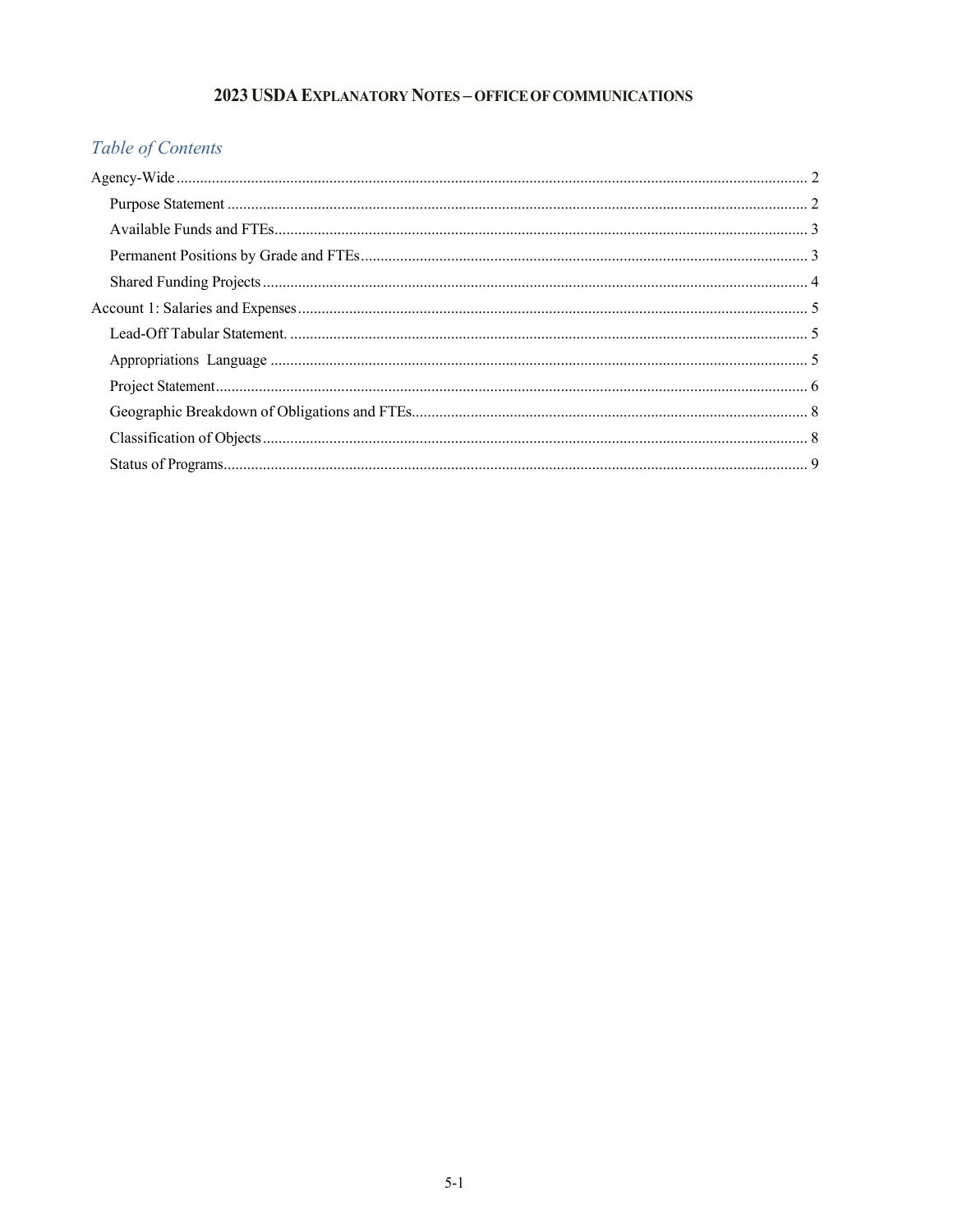### *AGENCY-WIDE*

### **PURPOSE STATEMENT**

The Office of Communications (OC) was established on June 7, 1913, when the Secretary of Agriculture established the Office of Information as a news service to communicate findings and recommendations of USDA's scientists and specialists to the widest possible audience. Section 7 CFR Subtitle A, delegates authority for public affairs activities from the Secretary to the Director of OC.

As USDA programs expanded to serve new constituencies beyond its original audiences in remote, rural parts of the country, OC has leveraged digital communications tools and channels to better inform and serve the broader public. OC's mission is to provide leadership, expertise, management, counsel and coordination that result in successful communication strategies and products that serve and engage the public in a timely, fair, equal, transparent, and easily accessible manner while advancing the mission of USDA and priorities of the Administration.

OC is located in Washington, D.C. As of September 30, 2021, there were 42 full-time permanent employees, all stationed in Washington, D.C.

OC did not have any Office of Inspector General or Government Accountability Office evaluation reports during the past year.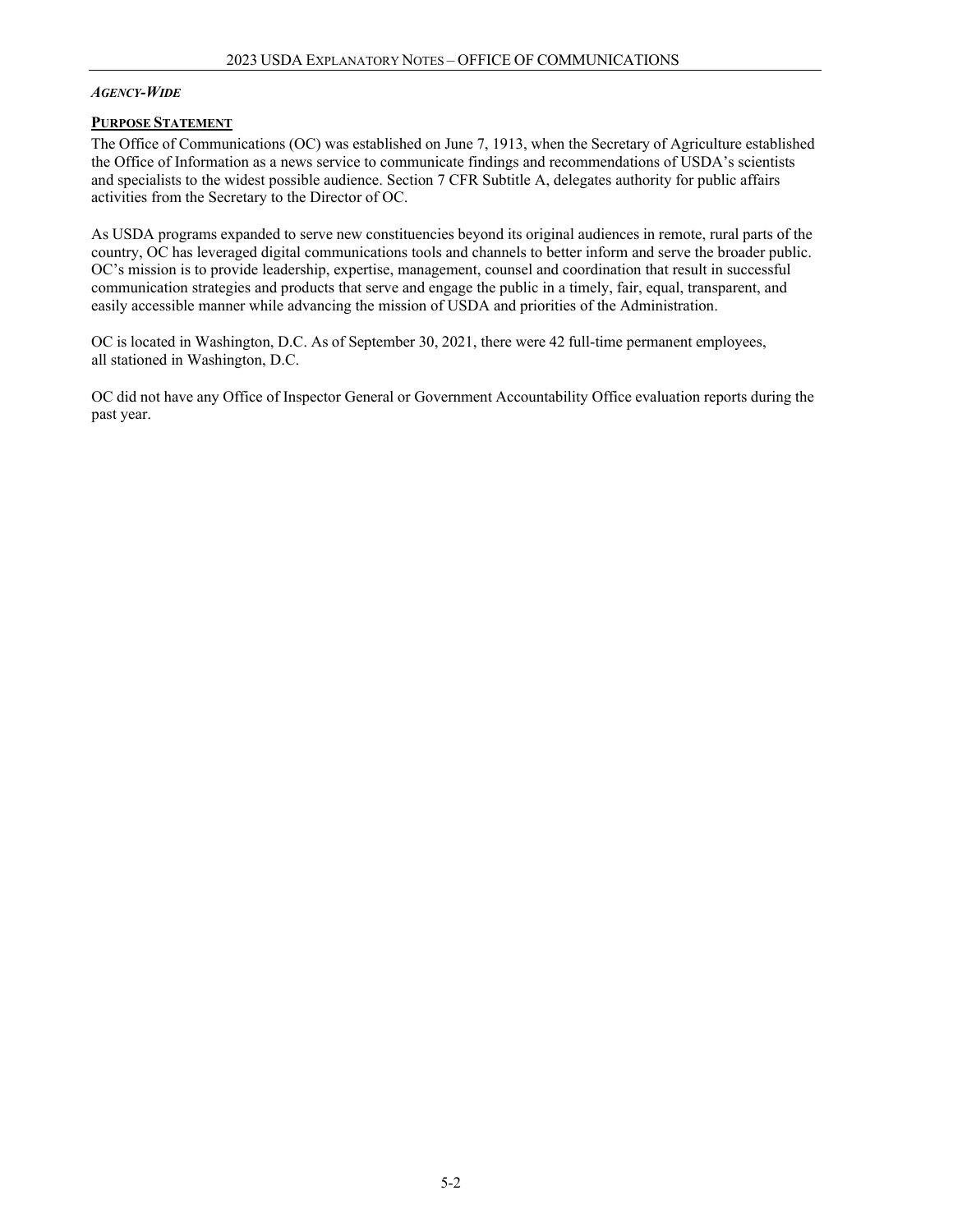### **AVAILABLE FUNDS AND FTES**

### *Table OC-1. Available Funds and FTEs (thousands of dollars, FTEs)*

| <b>Item</b>                                 | 2020<br>Actual | <b>FTE</b>               | 2021<br>Actual           | FTE                      | 2022<br><b>Estimated</b> | FTE.                     | 2023<br><b>Estimated</b> | <b>FTE</b> |
|---------------------------------------------|----------------|--------------------------|--------------------------|--------------------------|--------------------------|--------------------------|--------------------------|------------|
| Salaries and Expenses:                      |                |                          |                          |                          |                          |                          |                          |            |
| Discretionary Appropriations                | \$7,261        | 34                       | \$7,342                  | 36                       | \$7,342                  | 36                       | \$11,388                 | 42         |
| <b>Transfers Out</b>                        | $-100$         | $\overline{\phantom{0}}$ | $\overline{\phantom{a}}$ | $\overline{\phantom{a}}$ |                          | $\overline{\phantom{0}}$ | $\overline{\phantom{0}}$ |            |
| Total Adjusted Appropriation                | 7,161          | 34                       | 7.342                    | 36                       | 7,342                    | 36                       | 11,388                   | 42         |
| <b>Lapsing Balances</b>                     | $-186$         | $\overline{\phantom{a}}$ | $-276$                   | $\overline{\phantom{a}}$ |                          |                          | $\overline{\phantom{0}}$ |            |
| <b>Total Obligations</b>                    | 6,975          | 34                       | 7,066                    | 36                       | 7,342                    | 36                       | 11,388                   | 42         |
| Other Funding                               |                |                          |                          |                          |                          |                          |                          |            |
| <b>Agency Photo Services</b>                | 40             |                          |                          |                          |                          |                          |                          |            |
| Total Obligations, Office of Communications | 7,015          | 34                       | 7,066                    | 36                       | 7,342                    | 36                       | 11,388                   | 42         |
| Working Capital Fund a/                     |                |                          |                          |                          |                          |                          |                          |            |
| Creative Media and Broadcast Center (USDA)  | 3,619          | 9                        | 3,707                    | 9                        | 3,707                    | 9                        | 6.099                    | 13         |
| Total Available, OC                         | 10,634         | 43                       | 10,773                   | 45                       | 11,049                   | 45                       | 17.487                   | 55         |

## **PERMANENT POSITIONS BY GRADE AND FTES**

### *Table OC-2. Permanent Positions by Grade and FTEs*

| Item               |      | 2020<br>Actual           |              |      |                          | 2021<br>Actual |      |       | 2022<br><b>Estimated</b> |      |       |              |
|--------------------|------|--------------------------|--------------|------|--------------------------|----------------|------|-------|--------------------------|------|-------|--------------|
|                    | D.C. | Field                    | <b>Total</b> | D.C. | Field                    | <b>Total</b>   | D.C. | Field | <b>Total</b>             | D.C. | Field | <b>Total</b> |
| <b>SES</b>         |      | $\overline{\phantom{a}}$ |              |      | -                        |                |      |       |                          |      | -     |              |
| $GS-15$            |      | $\overline{\phantom{0}}$ |              |      |                          |                |      |       | 4                        |      |       |              |
| $GS-14$            |      | $\overline{\phantom{a}}$ |              | x    |                          |                |      |       |                          | Y    |       | Q.           |
| $GS-13$            |      | $\overline{\phantom{0}}$ |              |      |                          |                | 13   |       | 13                       | 13   |       | 13           |
| $GS-12$            |      | $\overline{\phantom{a}}$ | 13           | 13   | $\overline{\phantom{0}}$ | 13             | 10   |       | 11                       | 14   |       | 15           |
| $GS-11$            |      | $\overline{\phantom{0}}$ |              |      |                          |                |      |       |                          |      |       |              |
| $GS-9$             |      | $\overline{\phantom{0}}$ |              |      |                          |                |      |       |                          |      |       |              |
| Total Perm. FT EOY | 39   |                          | 39           | 42   |                          | 42             | 43   |       | 44                       | 52   |       | 53           |
| <b>FTE</b>         | 43   | $_{0}$                   | 43           | 45   |                          | 45             | 43   |       | 44                       | 52   |       | 53           |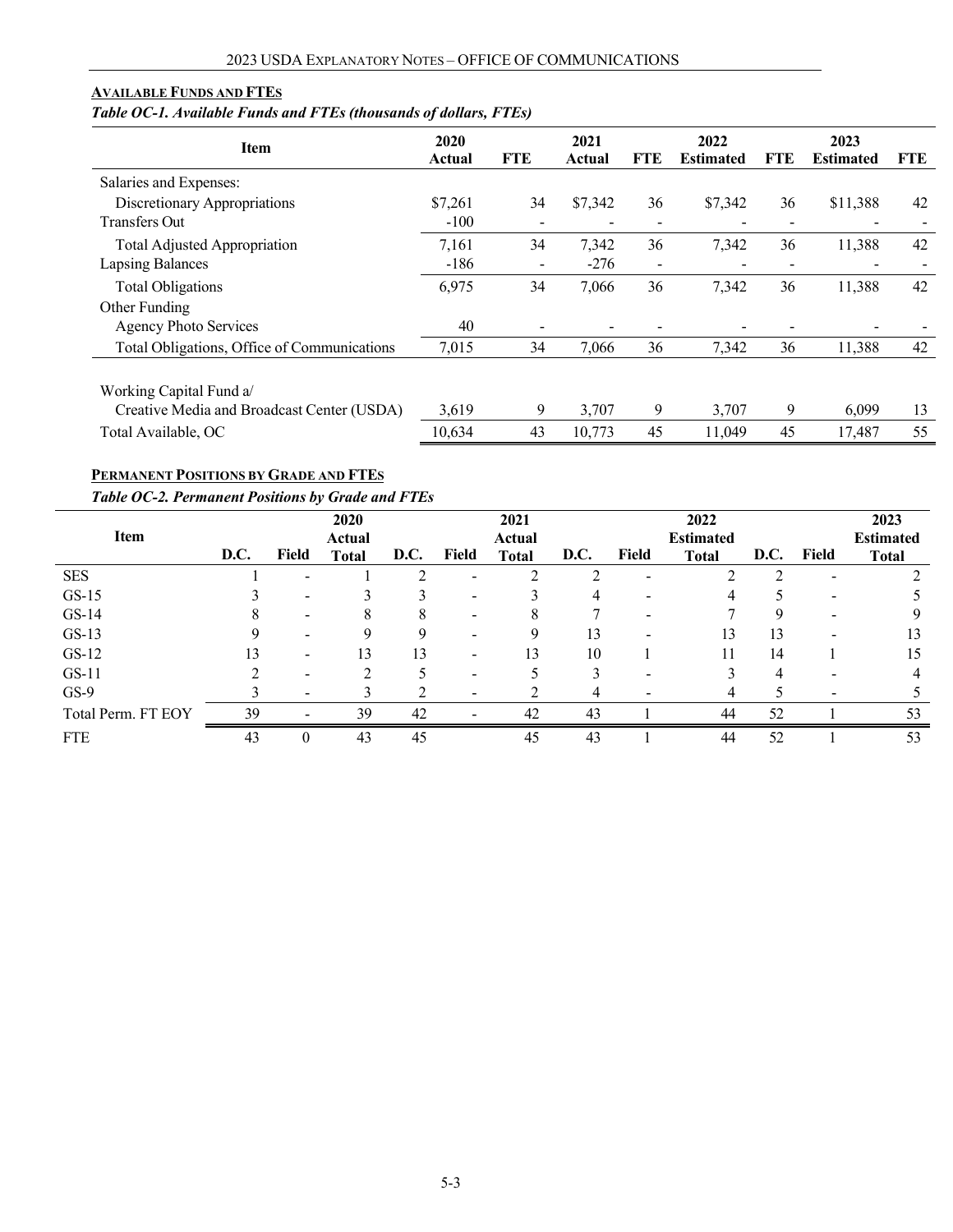# **SHARED FUNDING PROJECTS**

## *Table OC-3. Shared Funding Projects (dollars in thousands)*

| <b>Item</b>                                              | 2020<br>Actual | 2021<br><b>Actual</b> | 2022<br><b>Estimated</b> | 2023<br><b>Estimated</b> |
|----------------------------------------------------------|----------------|-----------------------|--------------------------|--------------------------|
| <b>Working Capital Fund:</b>                             |                |                       |                          |                          |
| Administrative Services:                                 |                |                       |                          |                          |
|                                                          | \$14           | \$21                  | \$15                     | \$15                     |
|                                                          | 159            | 159                   | 152                      | 152                      |
|                                                          | 17             | 20                    | 18                       | 17                       |
|                                                          | 51             | 61                    | 57                       | 52                       |
| Human Resources Enterprise Management Systems            | 1              | 1                     | 1                        | 1                        |
|                                                          | 242            | 262                   | 243                      | 237                      |
| Communications:                                          |                |                       |                          |                          |
|                                                          | 123            | 291                   | 217                      | 328                      |
| Finance and Management:                                  |                |                       |                          |                          |
|                                                          | 17             | 15                    | 12                       | 12                       |
|                                                          | 49             | 48                    | 61                       | 64                       |
|                                                          | 66             | 63                    | 73                       | 76                       |
| Information Technology:                                  |                |                       |                          |                          |
|                                                          | 735            | 73                    | 406                      | 427                      |
| Department Administration Information Technology Office. | 665            | 1,803                 | 1,220                    | 1,247                    |
|                                                          | 534            | 143                   | 176                      | 178                      |
|                                                          | 66             | 43                    | 43                       | 38                       |
|                                                          | 2,000          | 2,062                 | 1,845                    | 1,890                    |
|                                                          | $\sim$         | 3                     | 5                        | 5                        |
|                                                          | 2,431          | 2,681                 | 2,383                    | 2,536                    |
| <b>Department-Wide Shared Cost Programs:</b>             |                |                       |                          |                          |
|                                                          | 6              | 4                     | 3                        | 3                        |
|                                                          | 4              | 13                    | 10                       | 10                       |
|                                                          | 2              | 5                     | 4                        | 4                        |
|                                                          | 2              | 2                     | 2                        | 2                        |
|                                                          |                | $\overline{c}$        | 2                        | $\overline{c}$           |
|                                                          | 3              | 3                     | 2                        | $\overline{2}$           |
|                                                          | 7              | 4                     | 3                        | 3                        |
|                                                          | 1              | 1                     | 1                        | 1                        |
|                                                          |                | 7                     | 4                        | 5                        |
|                                                          |                | 3                     | 2                        | 2                        |
| Total, Department-Wide Reimbursable Programs             | 25             | 44                    | 33                       | 34                       |
| E-Gov:                                                   |                |                       |                          |                          |
|                                                          | 1              |                       |                          |                          |
|                                                          | $\mathbf{1}$   |                       |                          |                          |
|                                                          | 2,457          | 2,725                 | 2,416                    | 2,570                    |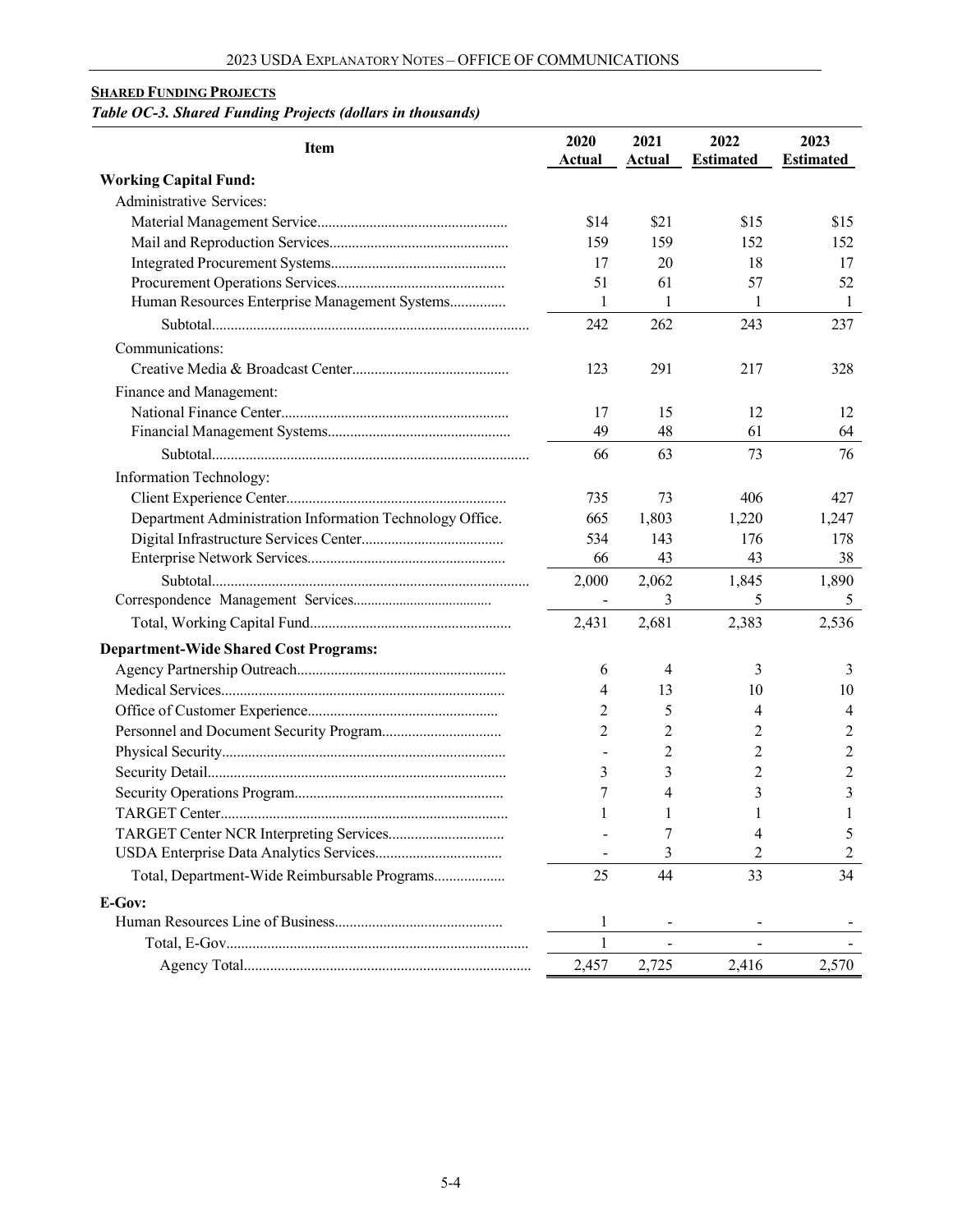### *ACCOUNT 1: SALARIES AND EXPENSES*

### **LEAD-OFFTABULAR STATEMENT.**  *Table OC-4. Lead Off Tabular Statement*

| Item                    | Amount      |
|-------------------------|-------------|
| Estimate, 2022          | \$7,342,000 |
| Change in Appropriation | 4,046,000   |
| Budget Estimate, 2023   | 1,388,000   |
|                         |             |

### **APPROPRIATIONS LANGUAGE**

### **The appropriations language follows (new language underscored; deleted matter enclosed in brackets):**

### **Office of the Secretary**

For necessary expenses of the Office of the Secretary, [\$86,773,000]\$81,010,000 of which not to exceed [\$14,801,000]\$10,623,000 shall be available for the Immediate Office of the Secretary[, of which \$9,098,000 shall be available for climate change, including coordinating climate change activities across the Department]; not to exceed [\$13,429,000]\$2,306,000 shall be available for the Office of Homeland Security; not to exceed [\$13,294,000]\$10,525,000 shall be available for the Office of Partnerships and Public Engagement; not to exceed [\$2,860,000]\$6,450,000 shall be available for the Office of Tribal Relations; not to

exceed [\$27,400,000]\$35,047,000 shall be available for the Office of the Assistant Secretary for Administration, of which  $\S26,001,000\$ \$33,300,000 shall be available for Departmental Administration to provide for necessary expenses for management support services to offices of the Department and for general administration, security, repairs and alterations, and other miscellaneous supplies and expenses not otherwise provided for and necessary for the practical and efficient work of the Department; *Provided*, That funds made available by this Act to an agency in the Administration mission area for salaries and expenses are available to fund up to one administrative support staff for the Office; not to exceed [\$4,480,000]\$4,671,000 shall be available for the Office of the Assistant Secretary for Congressional Relations and Intergovernmental Affairs to carry out the programs funded by this Act, including programs involving intergovernmental affairs and liaison within the executive branch; and not to exceed [\$10,509,000]\$11,388,000 shall be available for the Office of Communications: *Provided further*, That the Secretary of Agriculture is authorized to transfer funds appropriated for any office of the Office of the Secretary to any other office of the Office of the Secretary: *Provided further*, That no appropriation for any office shall be increased or decreased by more than 5 percent: *Provided further*, That not to exceed \$22,000 of the amount made available under this paragraph for the Immediate Office of the Secretary shall be available for official reception and representation expenses, not otherwise provided for, as determined by the Secretary: *Provided further*, That the amount made available under this heading for Departmental Administration shall be reimbursed from applicable appropriations in this Act for travel expenses incident to the holding of hearings as required by U.S.C. 551-558: *Provided further*, That funds made available under this heading for the Office of the Assistant Secretary for Congressional Relations and Intergovernmental Affairs may be transferred to agencies of the Department of Agriculture funded by this Act to maintain personnel at the agency level.

The first change eliminates language that specified funding for climate change related activities.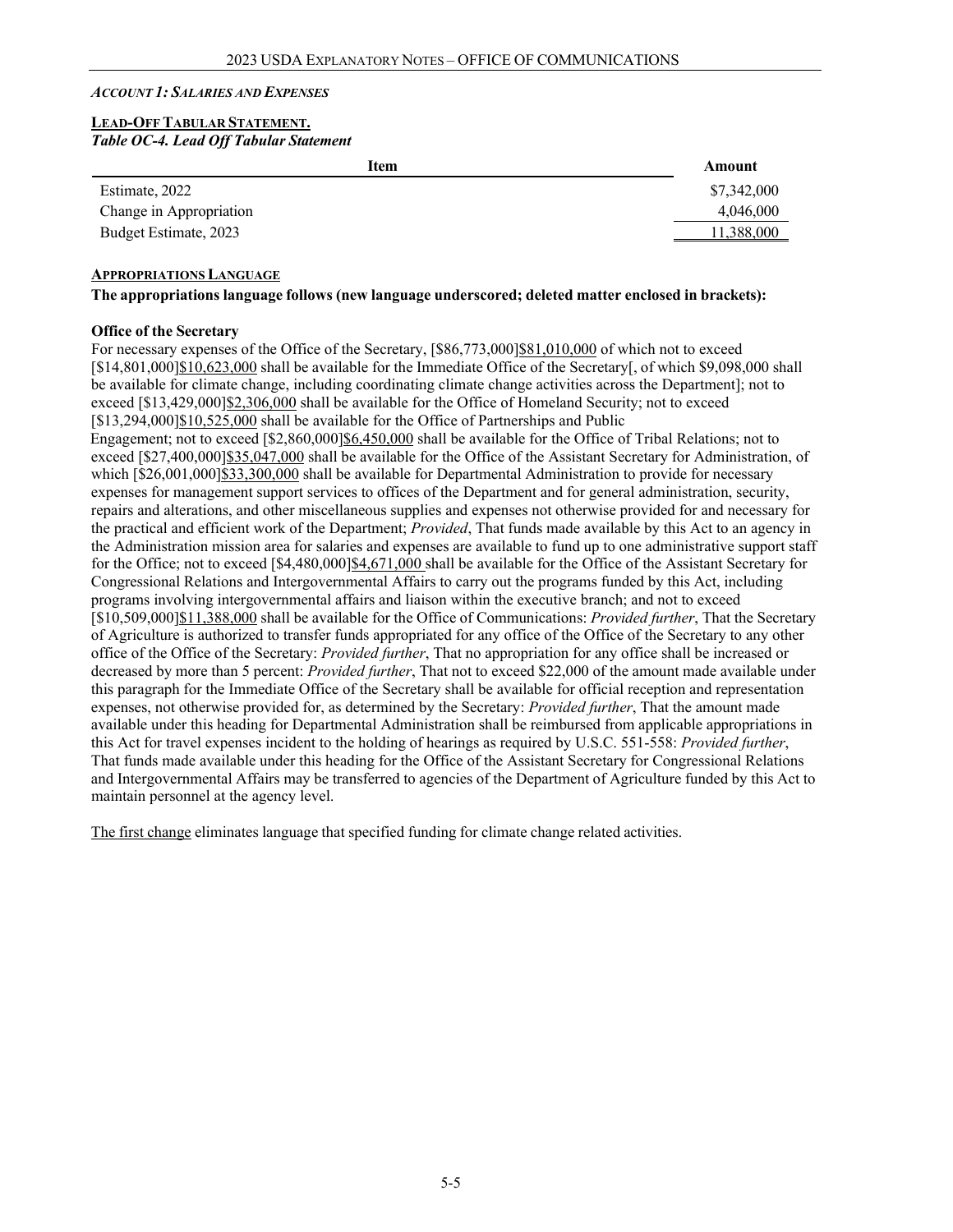### **PROJECT STATEMENT**

*Table OC-5. Project Statement (thousands of dollars, FTEs)*

| 2020<br>Actual | <b>FTE</b>               | 2021<br>Actual           | <b>FTE</b>               | 2022<br><b>Estimated</b> | <b>FTE</b> | 2023<br><b>Estimated</b> | FTE | Inc. or<br>Dec. | Inc.<br><sub>or</sub><br>Dec. | <b>Chg Key</b> |
|----------------|--------------------------|--------------------------|--------------------------|--------------------------|------------|--------------------------|-----|-----------------|-------------------------------|----------------|
|                |                          |                          |                          |                          |            |                          |     |                 |                               |                |
| \$7,261        | 34                       | \$7,342                  | 36                       | \$7,342                  | 42         | \$11,388                 | 48  | $+$ \$4.046     | $+6$                          | (1)            |
|                |                          |                          |                          |                          |            |                          |     |                 |                               |                |
| $-100$         | $\overline{\phantom{0}}$ | $\overline{\phantom{a}}$ | $\overline{\phantom{a}}$ |                          |            | $\overline{\phantom{a}}$ |     |                 | $\overline{\phantom{a}}$      |                |
| 7.161          | 34                       | 7.342                    | 36                       | 7.342                    | 42         | 11,388                   | 48  | 4.046           |                               |                |
| $-186$         | $\overline{\phantom{0}}$ | $-276$                   |                          | $\overline{\phantom{a}}$ |            | $\overline{\phantom{0}}$ |     |                 | $\overline{\phantom{a}}$      |                |
| 6,975          | 34                       | 7.066                    | 36                       | 7.342                    | 42         | 11.388                   | 48  | 4.046           |                               |                |
|                |                          |                          |                          |                          |            |                          |     |                 |                               | <b>FTE</b>     |

### *Table OC-6. Project Statement (thousands of dollars, FTEs)*

|                            |         |                |         |                          |                  |     |                  |     |             | <b>FTE</b> |
|----------------------------|---------|----------------|---------|--------------------------|------------------|-----|------------------|-----|-------------|------------|
| <b>Item</b>                | 2020    |                | 2021    |                          | 2022             |     | 2023             |     | Inc. or     | Inc. or    |
|                            | Actual  | FTE            | Actual  | FTE                      | <b>Estimated</b> | FTE | <b>Estimated</b> | FTE | Dec.        | Dec.       |
| Discretionary Obligations: |         |                |         |                          |                  |     |                  |     |             |            |
| Office of Communications.  | \$6,975 | 34             | \$7,066 | 36                       | \$7,342          | 42  | \$11,388         | 48  | $+$ \$4,046 | $+6$       |
|                            |         |                |         |                          |                  |     |                  |     |             |            |
| Lapsing Balances           | 186     | $\blacksquare$ | 276     | $\overline{\phantom{a}}$ |                  |     |                  |     |             |            |
| Total Available            | 7,161   | 34             | 7.342   | 36                       | 7,342            | 42  | 11,388           | 48  | 4.046       | 6          |
| Less:                      |         |                |         |                          |                  |     |                  |     |             |            |
| Total Transfers Out        | 100     | $\blacksquare$ | -       |                          |                  |     |                  |     |             |            |
| Total Appropriation        | 7,261   | 34             | 7.342   | 36                       | 7,342            | 42  | 11,388           | 48  | 4.046       | 6          |

### **Office of Communications**

- 1) A net increase of \$4,046,000 and 6 FTEs (\$7,342,000 and 36 FTEs available in 2022). The funding change is requested for the following items:
	- (A) An increase of \$142,000, which includes \$97,000 for pay inflation and \$45,000 for FERS. This increase supports the pay increase which went into effect January 1, 2022, of a 2.7 percent Cost of Living pay increases for civilian employees, and a 1.1 percent increase to cover the expenses for the mandated increase of USDA's contribution to FERS.
	- (B) An increase of \$254,000 for 2023 Pay.

This increase will support the annualization of the 2022 2.7 percent Cost of Living pay increase and the 2023 4.6 percent Cost of Living pay increase.

The pay will allow the OC to continue to perform its mission of providing leadership, expertise, management, counsel, and coordination that result in successful communication strategies and products that serve and engage the public in a timely, fair, equal, transparent, and easily accessible.

- (C) An increase of \$153,000 for Shared Cost Programs and Working Capital Fund Inflationary Increases. An increase of \$153,000 for Shared Cost Programs and Working Capital inflationary costs will support an inflationary percentage increase of 6 percent for the Office of Communications to continue to fund the required fixed Departmental programs.
- (D) An increase of \$1,871,000 to maintain current staffing levels.

This increase is needed to support and maintain current staffing levels to meet the program demands and statutory requirements imposed on OC, including coordination and oversight of all USDA and agency communications efforts; USDA-wide internal communications support for the Secretary, Sub-cabinet, and agencies; content management and administration of intranet.usda.gov; content management of usda.gov;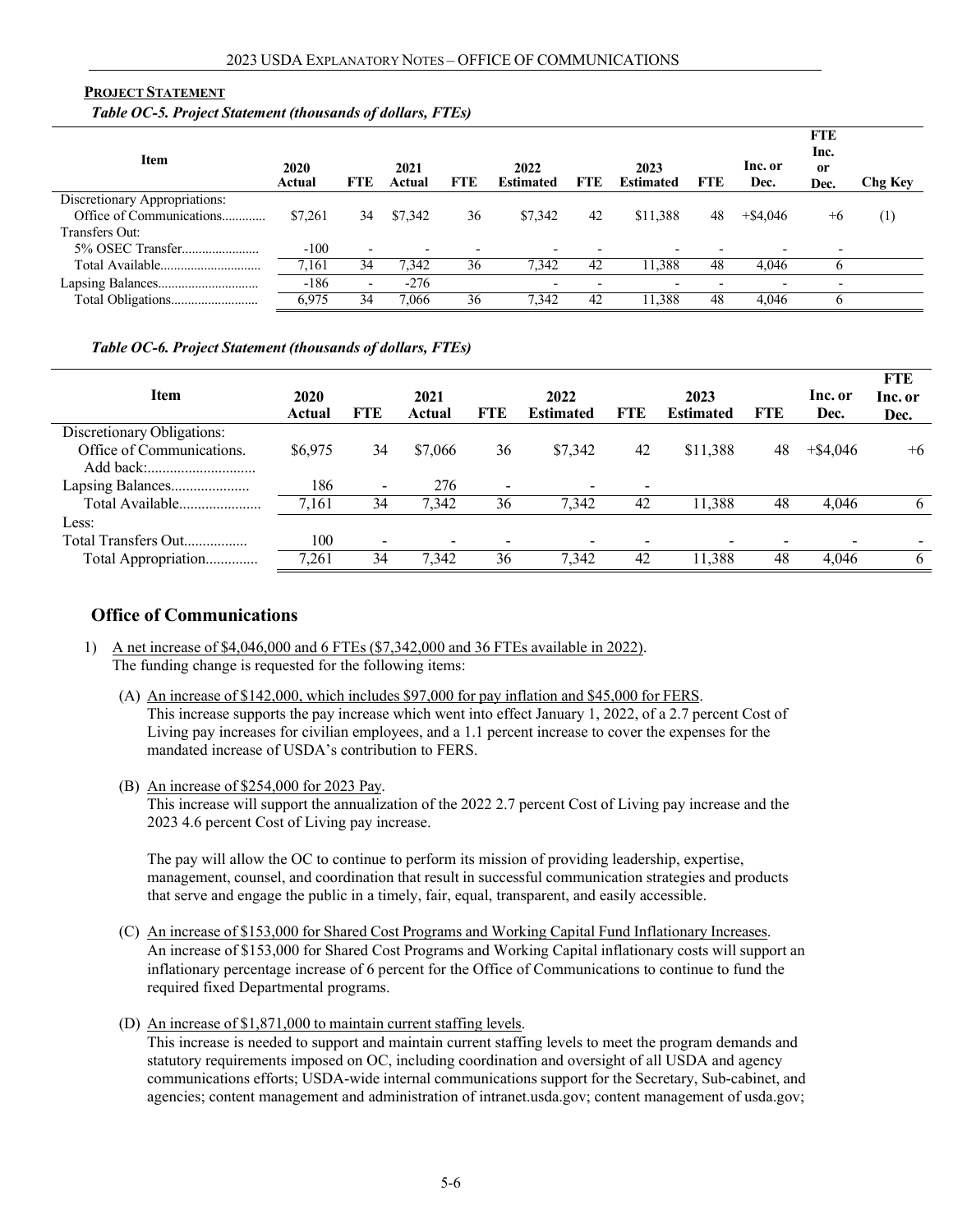administering Department-wide social media channels and coordinating agency social media efforts, including reviewing and approving new channel requests; editorial review of all public USDA and agency reports (except scientific publications under the USDA Scientific Integrity Policy); coordinating USDAwide printing with GPO and the Joint Congressional Committee on Printing; USDA Radio stories and features highlighting agricultural news and market reports; photography support, including archival responsibilities for USDA and agencies; and serving as public-facing Customer Service role and supporting other "O-offices" through the AskUSDA service. Elimination of the pay cost increase means the OC would not be able to fund approximately 1 FTE and/or would need to significantly cut travel, training, and mission support. Approximately 77 percent of OC's budget supports personnel compensation and benefits. Failure to receive this increase would prevent us from fully performing our mission, which is necessary to ensure OC can continue support for all areas of the Department as well as meeting the needs of the Executive Office of the President and members of Congress.

#### (E) An increase of \$1,626,000 in the Office of Communications to Launch a Digital Magazine and support 6 FTEs.

The Office of Communications serves as the central distribution point for USDA's customers to receive consistent, timely information from USDA agencies about programs and policies. USDA's current social media channels (primarily Facebook, Instagram, Twitter, and YouTube) all continue to grow in reach and engagement. However, the Department lacks a distribution channel for long-form analysis, news stories, and in-depth examples for farmers, foresters, producers, and ranchers to learn about and utilize USDA programs to benefit their operations. The proposed 13-percent budget increase of \$1,626,000 would allow OC to launch a digital magazine to effectively reach beyond traditional audiences while continuing to connect with farmers, foresters, ranchers, and rural Americans about USDA programs and policies. New activities made possible by the Infrastructure Investment and Jobs Act of 2021, the USDA's Equity Commission, and new Farm Bill that reduce barriers for accessing USDA programs would benefit from reaching new audiences. Such a project would be USDA's most significant new communications channel since the expansion of USDA.gov and related social media channels more than a decade ago, when such tools first demonstrated they were viable communications channels. A digital magazine would allow USDA to present longer-form news and information targeted to those using USDA programs while leveraging existing USDA audio, photography, and video products in a way that is superior to existing channels. Finally, a digital magazine format provides USDA with the flexibility to reach audiences in a timely way so taxpayers can quickly leverage new programs, especially around major changes such as the enactment of a new Farm Bill. While preliminary work on the concept began in fiscal year 2021, previous attempts with similar one-time projects demonstrated that existing resources are inadequate to launch and sustain this project. The proposed \$1,626,000 increase would allow OC to hire six GS-13 staff members as: 1) Managing Editors to work with USDA Agencies and Mission Areas in preparing content and curating the material collected from across USDA in a coherent manner; and 2) Designers and Web Developers to prepare and format the magazine, provide front end design and layout for optimal customer experience to best serve USDA's customers and clients. In addition to the six new staff positions, the remaining funds are budgeted to reimburse USDA's Office of the Chief Information Officer for increased web hosting costs, with a small amount set aside to purchase editing, graphics, and publishing software to support the new digital magazine. The base funds will continue to support the mission of the Office of Communications (OC), allowing OC to provide leadership, expertise, counsel, and coordination for the development of communication strategies vital to the overall formation, awareness, and acceptance of USDA programs and policies.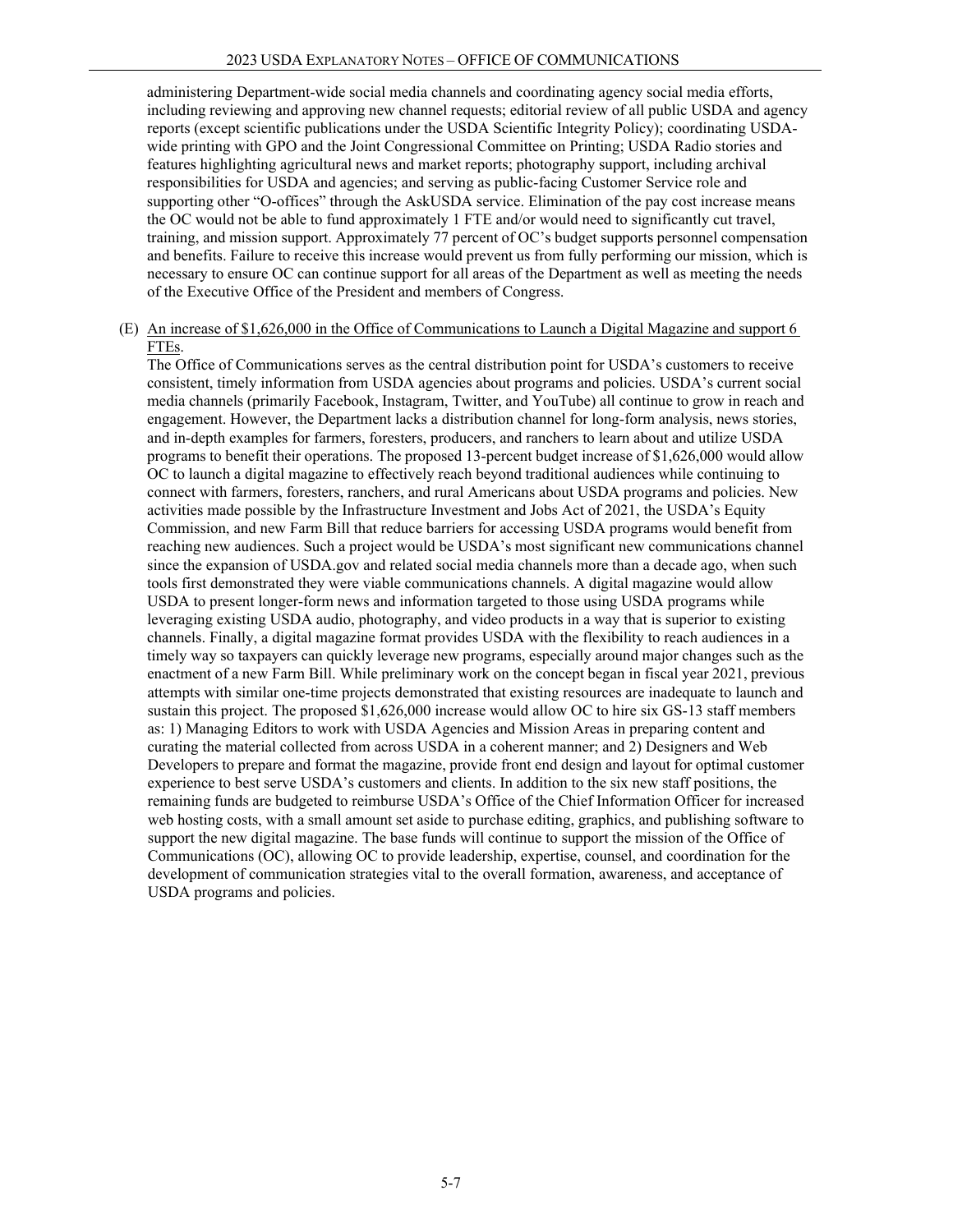| Table OC-7. Geographic Breakdown of Obligations and FTEs (thousands of dollars, FTEs) |                          |     |                |     |                          |     |                          |            |  |  |  |
|---------------------------------------------------------------------------------------|--------------------------|-----|----------------|-----|--------------------------|-----|--------------------------|------------|--|--|--|
| <b>State/Territory/Country</b>                                                        | 2020<br>Actual           | FTE | 2021<br>Actual | FTE | 2022<br><b>Estimated</b> | FTE | 2023<br><b>Estimated</b> | <b>FTE</b> |  |  |  |
| District of Columbia                                                                  | \$6,975                  | 34  | \$7,066        | 36  | \$7,342                  | 41  | \$11.388                 | 48         |  |  |  |
| Wisconsin                                                                             | $\overline{\phantom{0}}$ |     |                |     |                          |     |                          |            |  |  |  |
| Obligations                                                                           | 6.975                    | 34  | 7,066          | 36  | 7.342                    | 42  | 11.388                   | 48         |  |  |  |
| <b>Lapsing Balances</b>                                                               | 186                      | -   | 276            |     |                          |     |                          |            |  |  |  |
| Total, Available                                                                      | 7.161                    | 34  | 7.342          | 36  | 7.342                    | 42  | 11.388                   | 48         |  |  |  |

## **GEOGRAPHIC BREAKDOWN OF OBLIGATIONS AND FTES**

### **CLASSIFICATION BY OBJECTS**

### *Table OC-8 Classification by Objects (thousands of dollars)*

| <b>Item</b><br>No. | <b>Item</b>                                   | 2020<br>Actual | 2021<br>Actual | 2022<br><b>Estimated</b> | 2023<br><b>Estimated</b> |
|--------------------|-----------------------------------------------|----------------|----------------|--------------------------|--------------------------|
|                    | Personnel Compensation:                       |                |                |                          |                          |
|                    | Washington D.C.                               | \$4,053        | \$4,059        | \$4,108                  | \$6,215                  |
|                    | Personnel Compensation, Field                 |                |                |                          |                          |
| 11                 | Total personnel compensation                  | 4,053          | 4,059          | 4,108                    | 6,215                    |
| 12                 | Personal benefits                             | 1,361          | 1,464          | 1,370                    | 1,994                    |
| 13.0               | Benefits for former personnel                 | 1              | 1              | 1                        | $\mathbf{1}$             |
|                    | Total, personnel comp. and benefits           | 5,415          | 5,524          | 5,479                    | 8,210                    |
|                    | Other Objects:                                |                |                |                          |                          |
| 21.0               | Travel and transportation of persons          | 52             | 33             | 25                       | 70                       |
| 22.0               | Transportation of things                      | $\overline{2}$ |                | 2                        | 2                        |
| 23.1               | Rental payments to GSA                        | 3              |                | 3                        | 3                        |
| 23.3               | Communications, utilities, and misc. charges  | 174            | 195            | 176                      | 190                      |
| 24.0               | Printing and reproduction                     | 268            | 7              | 120                      | 269                      |
| 25                 | Other contractual services                    | 532            | 354            | 541                      | 590                      |
| 25.1               | Advisory and assistance services              | 176            | 150            | 180                      | 185                      |
| 25.2               | Other services from non-Federal sources       | 5              | 3              | 5                        | 5                        |
| 25.3               | Other goods and services from Federal sources | 201            | 217            | 664                      | 1,494                    |
| 25.5               | Research and development contracts            | 21             | 35             | 22                       | 30                       |
| 26.0               | Supplies and materials                        | 21             | 135            | 25                       | 90                       |
| 31.0               | Equipment                                     | 105            | 413            | 100                      | 250                      |
|                    | Total, Other Objects                          | 1,560          | 1,542          | 1,863                    | 3,178                    |
| 99.9               | Total, new obligations                        | 6,975          | 7,066          | 7,342                    | 11,388                   |
|                    | DHS Building Security Payments (included in   |                |                |                          |                          |
|                    | 25.3)                                         | \$25           | \$14           | \$14                     | \$14                     |
|                    | Position Data:                                |                |                |                          |                          |
|                    | Average Salary (dollars), ES Position         | \$152,000      | \$177,000      | \$177,000                | \$177,000                |
|                    | Average Salary (dollars), GS Position         | \$115,000      | \$119,000      | \$119,000                | \$122,000                |
|                    | Average Grade, GS Position                    | 13.6           | 13,6           | 13.6                     | 13.8                     |

## **Advertising Expenditures**

There are no contracts for advertising expenses to report.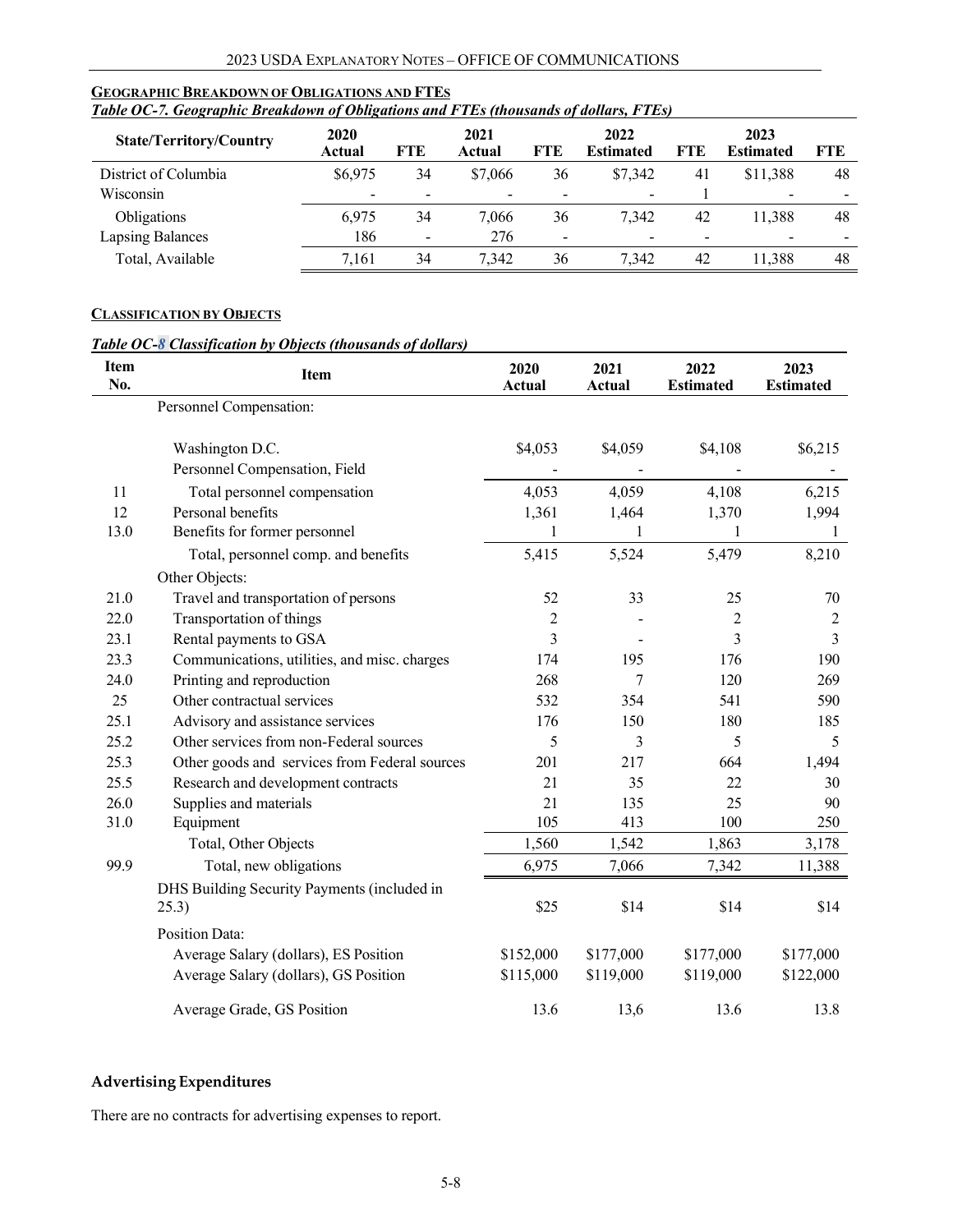### **STATUS OF PROGRAMS**

The mission of the Office of Communications (OC) is to provide leadership, expertise, management, and coordination to develop successful communication strategies and products that advance the mission of the U. S. Department of Agriculture (USDA) and priorities of the government while serving and engaging the public in a fair, equal, transparent, and easily accessible manner. OC delivers information concerning USDA's programs, policies, and activities to the American people by disseminating information through media outlets and directly to farmers, consumers, environmentalists, the business community, and other interest groups. The success of the Department's initiatives relies on effective communication and public education campaigns, making it easier for the public to access information on the Department's programs. OC has also taken on an increasingly important role in coordinating USDA's communications during emergencies or other incidents that potentially affect large segments of the public or industry.

### **Current Activities**

### **Creative Media and Broadcast Center (CMBC)**

CMBC is a central USDA resource for high-quality and cost-effective communications products and services. CMBC provides strategic communication planning solutions and tactical development, creation, production and distribution. CMBC creates and oversees a wide range of communication products, including video and audio, print, exhibits, and web. CMBC provides services to agencies for visitor centers, information campaigns, training, radio and TV public service announcements, webcasts, remote media interviews, and audio and video webinars.

CMBC supports a customer experience approach to the development of communication and training products and provides an essential service creating and disseminating communications for the Secretary, Deputy Secretary, and Sub-Cabinet. CMBC promotes the integrated use of traditional media and social media outreach. CMBC has a role in the USDA's continuity of operations and emergency response communications plans. CMBC production services are provided to headquarters, regional, and local USDA offices, and to other government agencies, upon request.

CMBC's Creative Services business line has added capabilities to efficiently meet our customer's needs, including: 3 new television studio sets plus a green screen and remote-controlled cameras that decrease the cost to clients by reducing crew size for in-studio events, field equipment including portable teleprompters to support recordings outside of the USDA studio, and video drones flown by a certified operator.

CMBC also houses the USDA Radio group who produce between 6-12 Agriculture/Crop/Rural America daily stories Monday through Friday, and a dozen feature stories weekly, distributed to commercial farm radio outlets.

CMBC also includes the USDA Photography group that provides photography services including photojournalism, portraiture, multimedia productions, scientific, and photographic research for internal and external clients. Photography provides digital and multimedia content for the Digital Communications Division to support social media channels including Twitter, Facebook, and Instagram. Photography works with OC's Editorial Review to verify photographic quality and subject content, copyright and clearances for all images used in publications, and ensure images are supported by key words and metadata. Photography also provides imagery for internal and external audiences through USDA's Flickr photo stream web site: www.flickr.com/photos/usdagov/. The group provides photographic training for agency Public Affairs Specialists and supports the Office of the Secretary with press and event photography.

### **Digital Communications Division (DCD)**

The DCD manages and maintains the USDA.gov web portal, ensuring content is available, accessible, and relevant to the Department's diverse stakeholders. DCD coordinates its digital communication efforts with the press office, providing expertise in web communications, online community engagement, and social media tactics. The group also supports agency and program area communications, evaluating web and social media analytics for USDA.gov and agency websites to better understand our users and their access of the Department's information and services.

Analytic trends are incorporated in ongoing communication planning efforts and web content strategies. The DCD team manages the USDA.gov search tool and seeks to optimize web content for search engines. The DCD team manages the Department's official social media assets such as the USDA Twitter, Facebook, and Instagram accounts, and the USDA Blog. DCD works collaboratively with agency web and communication teams and chairs the Social Media Council and Web Council within the Department, communicating best practices, Federal and USDA web initiatives, USDA web design and functionality guidance, and the use of emerging tools or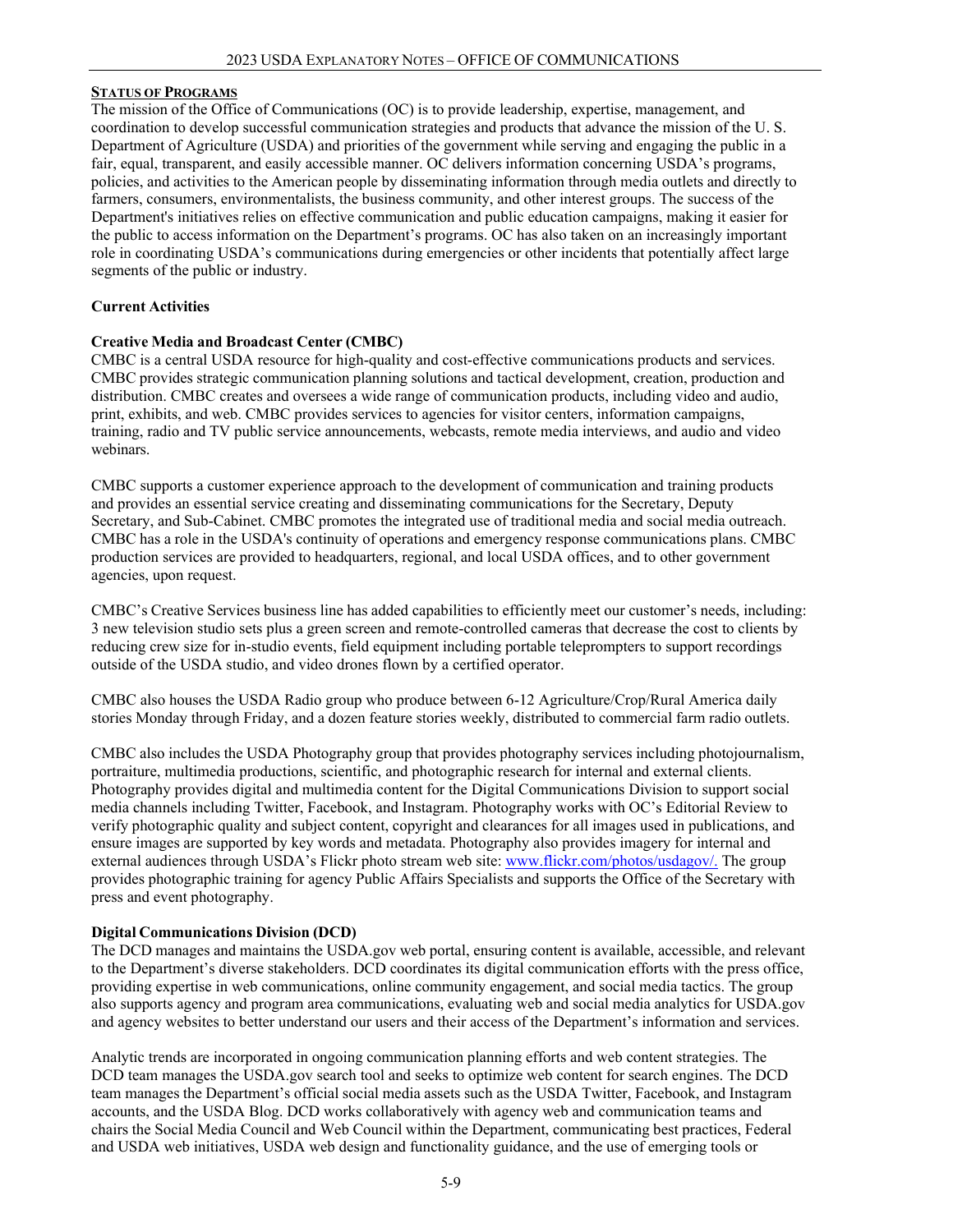technologies. Additionally, DCD collaborates with the Office of the Chief Information Officer, public affairs directors, and program employees, to ensure that web communication and social media programs effectively support the Department's mission. The DCD develops and maintains current policy on the official use of social media, new media, and digital communications, and provides the standards and guidance to all USDA digital efforts.

### **Events, Print and Editorial Review (EPER) Division**

The Printing Services group within EPER remains the Department's central printing authority and liaison with the U.S. Government Printing Office (GPO) and the Congressional Joint Committee on Printing. The group consults with, advises, instructs, and assists the agency printing specialists, administrative officers, editors, publications writers, and information specialists on the most economical and effective printing methods and procedures.

The Constituent Affairs group within EPER manages briefings at USDA headquarters with major stakeholders, including national and international delegations. In 2021, due to COVID-19 restrictions, this group's work shifted to primarily virtual events/meetings and towards supporting other OC functions. The team was trained in virtual conference hosting and actively facilitated multiple meetings. As USDA staff offices are expected to reopen in calendar year 2022, the Constituent Affairs team will collaborate with USDA Congressional Affairs and Intergovernmental Affairs to support in-person visitation.

EPER's Editorial Review group provides Departmental oversight for USDA's publishing activities. Providing the final Departmental authorization and clearance of traditional and online publications before going out to the public, the group ensures compliance with Federal regulations and USDA Departmental Regulations and guidelines, including photography copywrite reviews.

EPER shares responsibility with Digital Communications for providing strategic planning and oversight for the use of the USDA brand across all media. Implementation of the "One USDA" brand has increased visibility for USDA's wide-ranging products and services. Brand management also ensures that the logo is used only where authorized, providing assurances to the public that the Department stands behind products and services that carry the USDA logo.

In 2020, EPER also assumed responsibility for Department internal communications, including the USDA intranet. The group oversees the development of an enterprise internet solution for the Department and all subagencies. A full transition to this solution is expected by 2026. The group works closely with OC's Digital Communications to manage content for the USDA intranet. This group also manages all-employee emails from the Office of the Secretary and the OneUSDA mailboxes and is responsible for collaboratively drafting and clearing all internal communications from the Office of the Secretary.

### **Administration, Budget, and Customer Service (ABCS) Division**

The ABCS group is a central point of contact for external customer service and is responsible for budget formulation, preparation, justification, forecasting, and execution, as well as for coordinating all human resources tasks and providing administrative support to OC. Included in these support services are facilities and property management, oversight of telecommunications services, and the processing of all training, travel, and procurement requests.

#### **Press Operations (PO)**

PO provides outreach to media outlets and responds to reporter's questions about the overall mission of the Department as well as the Secretary's priorities. Communication Coordinators work with USDA Agencies and Staff Office communications staff to provide the leadership, expertise, counsel and coordination needed to develop communications plans and implement strategies vital to the overall formulation and awareness of USDA programs and policies. In addition, PO coordinates public and media communications for the Office of the Secretary and assists USDA mission areas and staff offices in developing plans for effective crafting and dissemination of information.

### **Speechwriting**

The Speechwriting section of OC compiles briefings and drafts speeches, Op-Eds, and other remarks for the Secretary and Deputy Secretary, as well as provides message guidance to USDA staff.

### **Selected Examples of Recent Progress**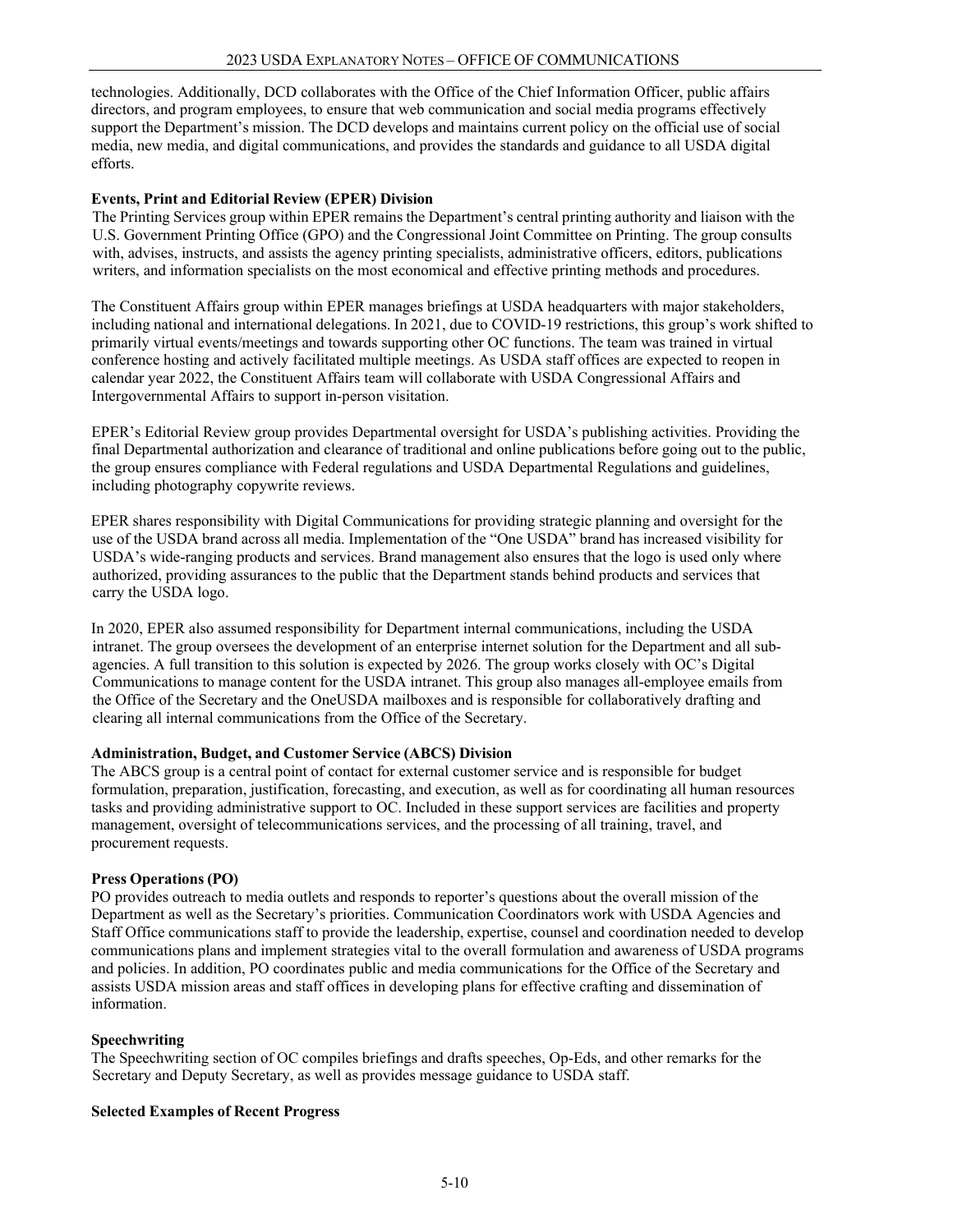### **Administration, Budget, and Customer Service (ABCS) Division**

The ABCS group represents the USDA Staff offices to the USDA Customer Experience Office, answering 6,764 telephone and written correspondence inquiries, responded to 565 e-mails, and created, reviewed, updated, and uploaded 1,142 knowledge articles in the Department-wide Ask USDA Information Hotline for FY 2021.

### **Events, Print and Editorial Review (EPER) Division**

The USDA Brand gives consistent identity to the Department, increases public recognition of the value and wide range of USDA's products and services, and brings economy of scale to the production of visual information materials. In FY 2021, OC worked with the Office of General Counsel to defend the USDA Brand by promptly identifying the inappropriate use of the USDA Brand by a developer, nonprofits, and loan institutions and sending cease-and-desist letters in a timely fashion. Additionally, EPER updated the style and branding guides for the agency and adopted a unified common signature lockup for both print and web publications.

EPER's Editorial Review team reviewed and cleared 160 manuscripts and 125 final products in a timely manner to meet deadlines of agencies and offices.

EPER's departmental-level Printing Services group completed printing requests for USDA agencies. USDA completed 1,082 print projects utilizing all printing programs including GPO Express program to ensure the best customer service with the most cost-efficient printing process.

In 2021, the nearly 15-year-old database used to manage, track, and facilitate departmental print orders ceased to work due to outdated software. EPERS's Printing Services group is collaborating with agency staff to fund and develop a departmental enterprise software solution that will add additional functionality and opportunities for labor and printing cost savings across the department. The new system is expected to be completed and adopted in FY 2022.

### **Creative Media and Broadcast Center (CMBC)**

CMBC supported USDA leadership during the pandemic, delivering timely messages to staff and the public. Production team worked on location and virtually, creating content for agency programs. CMBC also provide technical support and coverage for news conferences with the Secretary, Deputy Secretary, and other leadership. Photography reports 12.7 million total views in Flickr, available at www.flickr.com/photos/usdagov/, and 128 editorial clearances for USDA Agencies in FY 2021. USDA TV Studio upgrade work was also started in in FY 2021, with a goal to expand flexibility of studio programming and reduce needed staffing.

USDA Radio - Despite the pandemic, daily output of content exceeded the prior year. In FY 2021, USDA Radio aired 3,013 news items, 490 more than FY 2020. USDA Radio aired 572 features, 52 Agriculture USA documentaries, 260 Consumer Time features and 260 Ag Update features, all available for download at www.usda.gov/media/radio

#### **Digital Communications Division (DCD)**

USDA Web Modernization – OC's DCD effectively managed USDA's Web Modernization Initiative by leading OC, in partnership with OSEC, OCX, and OCIO, to create the strategies, planning, development of project plans, and design and technical migration of website look and feel and hosting environments to USDA's common EWAPS platform. DCD successfully transferred most Staff Office websites from separate hosting environments to being hosted under the USDA.gov domain. With the consolidation of all USDA web assets onto a single platform operated by USDA's OCIO, all department web applications share a common platform which means agencies benefit from sharing the costs for development, security, hosting, and system administration. For example, the hosting environment OCIO operates allows for an elastic (variable number) of servers to provide the pre-production and production infrastructure, allowing USDA to provision and deprovision servers as need, providing further cost avoidance along with pooled costs for hosting, maintenance, and security. And customers benefit from a consistent overall look and feel, no matter what agency within USDA.gov they are searching.

Digital Strategy Playbook – The USDA Digital Strategy Playbook, available at www.usda.gov/digital-strategy, serves a road map for USDA digital content and provides guidelines, tools and best practice advice for USDA agencies and staff offices to meet the on-line needs of their customers. The goal is to provide the best experiences to our customers: the American agricultural producers and consumers who rely on these sites for information and help with consistency across the Department. USDA's Digital Strategy was created to: 1) clearly outline the multiple mandates federal websites must follow, and 2) help USDA agencies and staff offices find resources and expert advice to meet those mandates. Implementing new design standard for all USDA websites ensures that USDA clients and customers will find a common layout for each USDA agency, helping speed the search for answers and